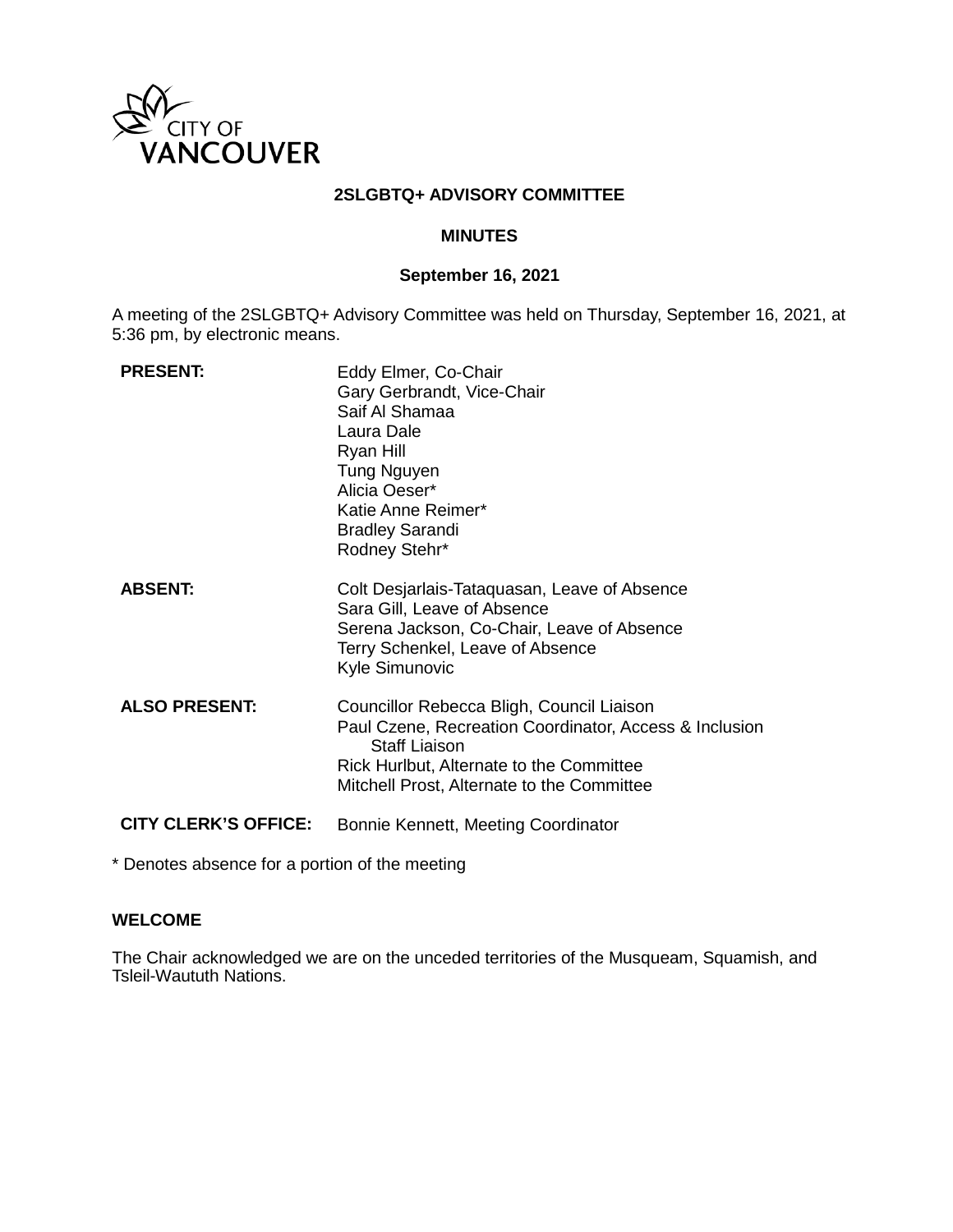#### **Leave of Absence Requests**

MOVED by Tung Nguyen SECONDED by Laura Dale

> THAT the 2SLGBTQ+ Advisory Committee approve leaves of absence for Colt Desjarlais-Tataquasan, Sara Gill, Serena Jackson and Terry Schenkel for this meeting.

CARRIED UNANIMOUSLY (Alicia Oeser and Rodney Stehr absent for the vote)

#### **Approval of Minutes**

MOVED by Tung Nguyen SECONDED by Gary Gerbrandt

> THAT the 2SLGBTQ+ Advisory Committee approve the Minutes from the meeting of Thursday, July 22, 2021**,** as circulated.

> FURTHER THAT the 2SLGBTQ+ Advisory Committee approve the Minutes from the meeting of Thursday, March 18, 2021**,** with the following amendments:

- Item 1 Liaison Updates
	- o Updates by Councillor Bligh
		- bullet 3, add the phrase "Councillor Bligh agreed to circulate when available" at the end
	- o Updates by Trustee Carmen Cho
		- bullet 1, strike "police liaison program" and insert "School Liaison Officer program"
	- o Updates by Paul Czene, Staff Liaison,
		- bullet 1, insert "Hiring of" at the beginning<br>■ bullet 2, correct the spelling of "Trans inclu
		- bullet 2, correct the spelling of "Trans inclusive" to "trans-inclusive"
- Item 2 Jim Deva Plaza,
	- o second paragraph, first sentence, strike the word "nightlight" and insert "nightlife"
	- o third paragraph, first sentence, between the words "regarding" and "biohazard", insert the words "availability of"
	- o
- Item 3 Hate Crime Reporting Updates
	- o Second paragraph, first sentence, insert "lag in" before the word "investigation"
	- o Second paragraph, second sentence, insert "him" after "assured"
	- o Strike fourth paragraph and replace with the following, "Eddy advised that the VPD agreed to provide ongoing updates to the committee on hate crime issues if so desired.
- Item 4 Anti-Racism Committee Meetings
	- o First sentence, strike "Anti-Racism Committee Meetings" and replace with "Anti-Racism Working Group meetings"
	- o Strike second bullet and insert "specific barriers to documenting, recording, and following-up on racist incidents, along with specific objectives to address these barriers"
	- o Delete the third bullet
- Item 6 Plan for Final Working Session
	- o Strike the first sentence and insert "As this was the final meeting of the term, the Committee agreed to create a document summarizing its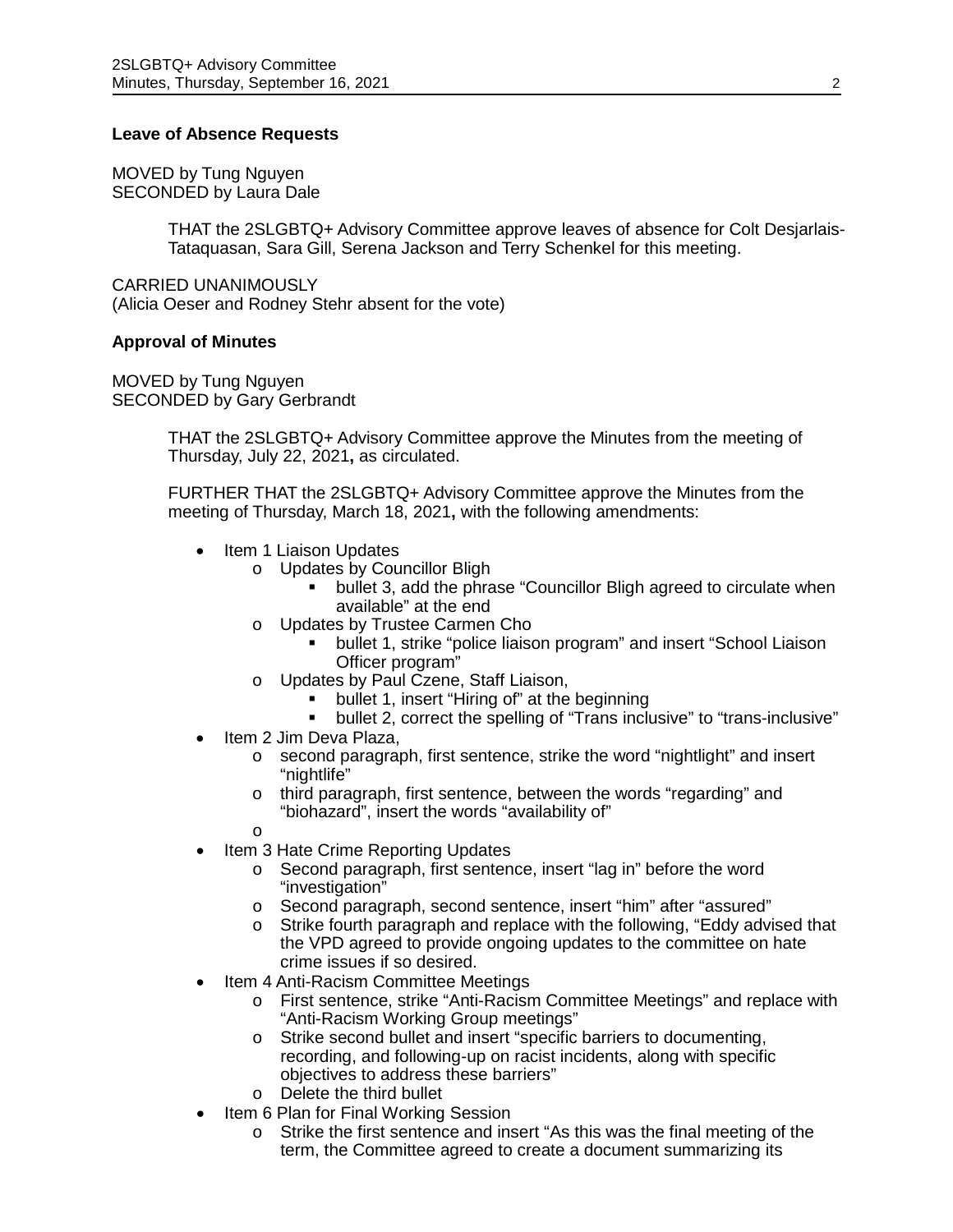accomplishments and recommendations for future work. This handover document will be sent to the incoming Committee." in its place.

CARRIED UNANIMOUSLY (Rodney Stehr absent for the vote)

## **1. Subcommittees**

Gary Gerbrandt, Vice-Chair, provided an overview of subcommittees for the current term.

MOVED by Saif Al Shamaa SECONDED by Tung Nguyen

> THAT the 2SLGBTQ+ Advisory Committee establish the following Subcommittees for the 2021-2022 term:

- Municipal Affairs and Outreach (MA&O)
- Solidarity With Our Communities (SWOC)
- Transforming Civic Systems and Services (TCS&S)

## CARRIED UNANIMOUSLY

### **2. Work Plan**

The Committee discussed drafting a work plan for approval at the next clerked meeting on November 25, 2021.

MOVED by Tung Nguyen SECONDED by Saif Al Shamaa

> THAT the 2SLGBTQ+ Advisory Committee proceed with the Work Plan Vision as a starting point to plan and formalize the Work Plan before the deadline.

CARRIED UNANIMOUSLY (Katie Anne Reimer absent for the vote)

## **3. Procedures**

The Committee discussed communication formats including the use of Slack and Notion, as well as staff engagement, scheduling of subcommittees and working sessions.

### **4. Liaison Updates**

None.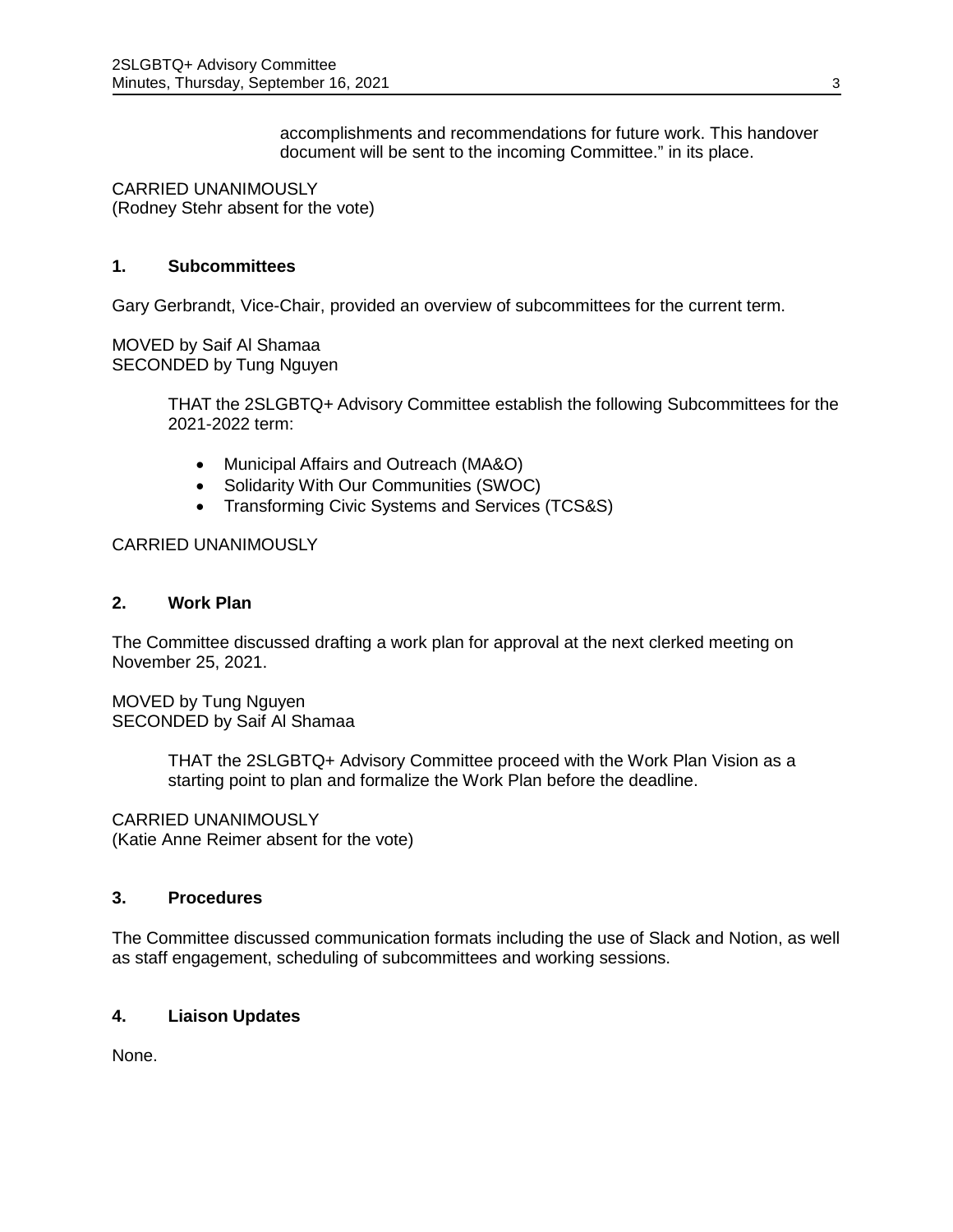## **5. New Business**

### **1. 2022 Budget**

Eddy Elmer, Co-Chair, advised the Committee is invited to attend a staff presentation regarding the 2022 Budget on September 22, 2021 from 5:30-7 pm. RSVP by September 20, 2021. Comments can to Mayor and Council may be submitted using the online form: <https://vancouver.ca/your-government/contact-council.aspx> or register to speak at the December 1<sup>st</sup> Special Council meeting on the 2022 Budget.

## **2. Jim Deva Plaza**

Eddy Elmer, Co-Chair, advised that staff from Engineering expressed interest in meeting with the Committee to discuss long-term stewardship of the Jim Deva Plaza. The Committee agreed to have Engineering staff at the next clerked meeting in November to discuss this continuing work from the last term.

## **3. Survey – Gender-based/Sexualized Violence and Harrassment in Public Spaces**

Eddy Elmer, Co-Chair, advised that the City has extended the deadline to participate in the survey on gender-based/sexualized violence and harassment in public spaces to October 15, 2021. Members were encouraged to complete the survey [\(https://survey.vancouver.ca/s3/UN-](https://survey.vancouver.ca/s3/UN-Safe-Cities)[Safe-Cities\)](https://survey.vancouver.ca/s3/UN-Safe-Cities) and share this link with their networks.

## **4. City's Access to City Services Without Fear Policy: For Residents with Uncertain or No Immigration Status**

Eddy Elmer, Co-Chair, shared an invitation to the Committee from Jennifer Reddy, Senior Social Planner, to attend a working session to discuss the City's Access to City Services Without Fear Policy: For Residents with Uncertain or No Immigration Status. The working session is to take place on September 23, 2021, from 6:30 to 8 pm. As the previous term's Committee provided input on this policy, having one or two current members attend the working session would be a good idea.

## **5. Downtown Renter Services Centre**

Eddy Elmer, Co-Chair, advised that the Vancouver Renter Office invited the Committee to provide input on the creation of a Renter Services Centre downtown. A survey is available and will close on September 30, 2021. (https://shapeyourcity.ca/renter-centre). An online workshop with staff is taking place on October 7, 2021 from 5:30 to 7:30 pm. Staff are also available to present to the Committee at a meeting this fall.

## **6. City's Community Centre Strategy**

Eddy Elmer, Co-Chair, advised that staff overseeing the City's Community Centre Strategy has requested feedback from the Committee either in written form or at a Committee meeting. Gary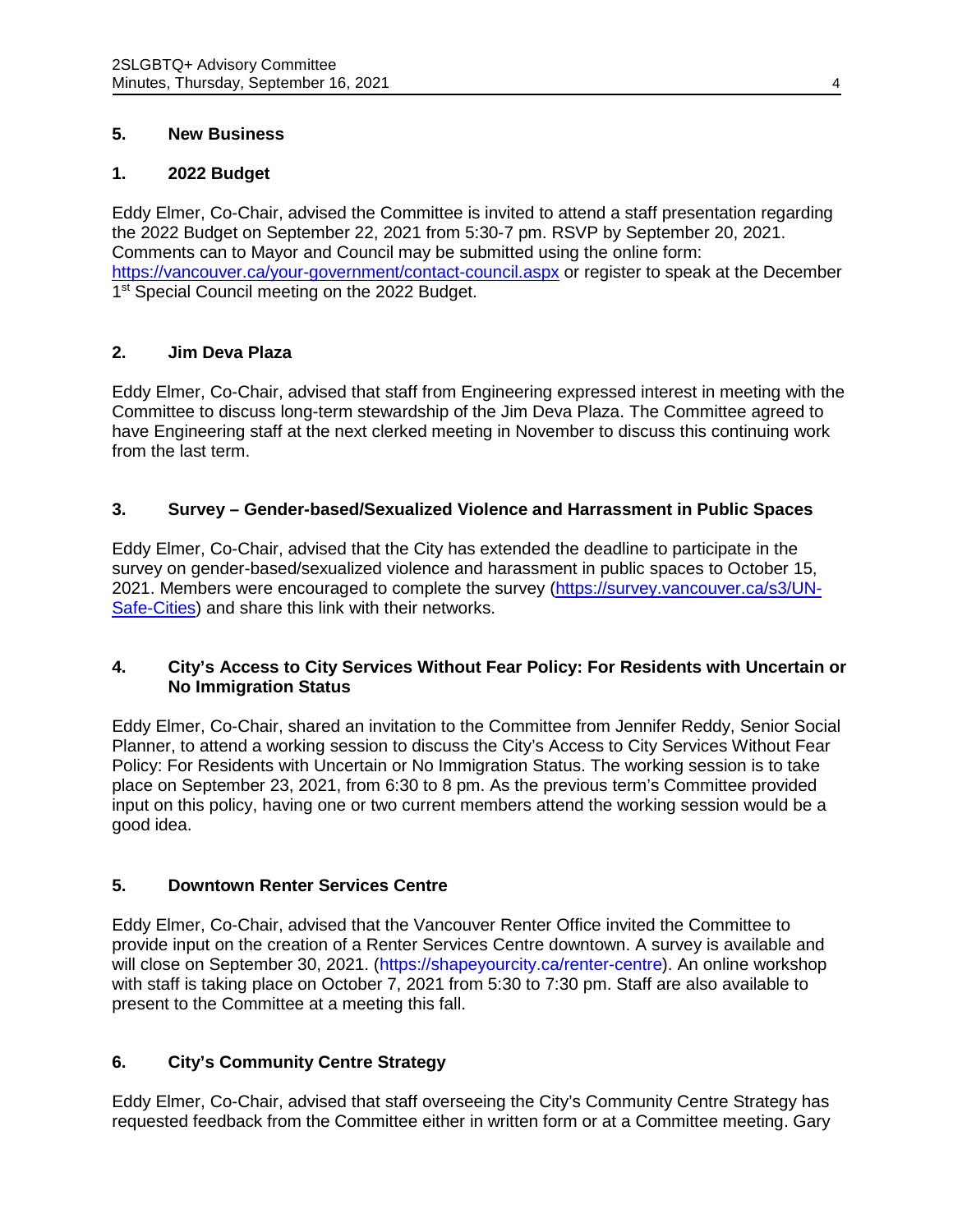Gerbrandt, Vice-Chair, advised that staff have been invited to an upcoming subcommittee meeting to discuss the above-noted Strategy.

# **7. Imagine West End Waterfront Community Advisory Group**

Eddy Elmer, Co-Chair, advised that the Vancouver Park Board is seeking applicants for their Imagine West End Waterfront Community Advisory Group. This Advisory Group will advise on the 30-year vision for our beaches, parks, and streets that stretch between Burrard Bridge and Stanley Plan. Apply by September 21: https://www.vancouver.ca/west-end-waterfront. Staff requested to present this plan at an upcoming Committee meeting.

# **8. QMUNITY Study on Experiences of Trans Older Adults with Dementia**

Eddy Elmer, Co-Chair, advised that QMUNITY is recruiting participants for a study about the experiences of trans older adults with dementia. They would like Committee members to share information about the study with their networks. Eddy will send social media advertisements to the Committee. For more information, contact [trans.dementia.project@gmail.com.](mailto:trans.dementia.project@gmail.com)

# **9. Cancelled Bus Stops**

Eddy Elmer, Co-Chair, advised that correspondence was received from a member of the community asking the Committee to consider passing a motion to address the cancellation of bus stops. This was some unfinished business from the Committee's prior terminess. It was agreed that the Committee would address the issue at an upcoming subcommittee meeting.

## **10. Rezoning the Community Garden at Davie and Burrard**

Rick Hurlbut, alternate Committee member, advised that there is an upcoming application to rezone the community garden lot at Davie and Burrard. As this development could greatly affect Davie Village, it was suggested that the Committee should provide input.

# **11. Upcoming Council Motion – Friendship City Program**

Rick Hurlbut, alternate Committee member, advised that the Mayor had put forward a motion for the upcoming Council meeting on September 21, 2021 regarding the establishment of a Friendship City Program. Mr. Hurlbut shared his thought on this program as possibly providing an opportunity to create a "gaybourhood-to-gaybourhood" relationship with another city. He also advised of his intentions to speak to this motion at the upcoming Council meeting